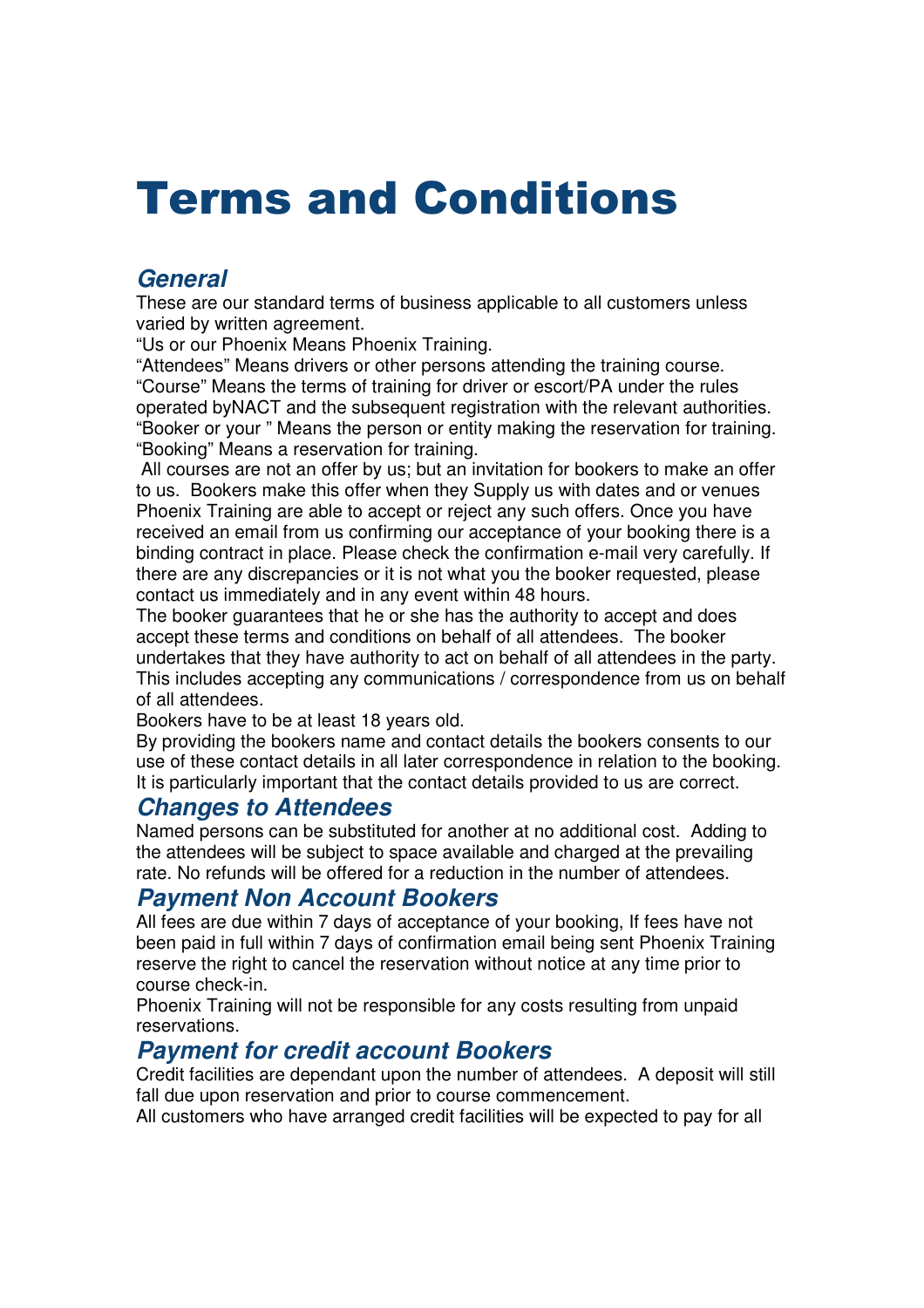attendees booked onto the course, even if the attendees do not check-in correctly or fail to attend.

All remaining fees fall due at commencement of the course.

All fees unpaid 5 days after the course will result in legal action to recover sums and attendees will NOT be registered with The DSA driver CPC database to hours spent on the course.. It is therefore imperative that fees are paid promptly. Phoenix Training will not be responsible for any losses incurred to bookers or attendees as a result of non-registration of their course attendance due to failure to pay fees.

### **Refunds and transfers.**

Refunds will only be made where 28 days notice of cancellation; refunds under this term are subject to administration fee and credit card handling charges. Refunds will only be made if Phoenix Training cancel a course for any reason. Refunds will not be made if trainees fail to satisfy the check-in criteria or leave early or are refused entry or removed from a course.

We shall only make a refund to the booker who may be required to produce satisfactory proof of original payment. Refunds will be made to the credit or debit card used to make the original booking.

Transfers will only be permitted subject to space availability and by written confirmation. Subject to administration costs and the prevailing rate at time of request.

#### **Languages**

Following confirmation of a reservation, after sales support shall be provided by our customer services team in English. All training will take place in the medium of English unless otherwise stated on your booking confirmation.

## **Requirement for Check-in at the Venue**

On check-in attendees are required to present certain information relating to their identity. This must include the Booking Reference confirmed by us.

All attendees for CPC must show their current Driving Licence paper part and photo card. Where a photo card has not been issued for old style paper licences, these must be accompanied by a current valid passport. Please note that Driver CPC cards cannot be issued to drivers who do not hold a photo card licence. Attendees already in possession of a Driver Qualification Card must bring this to the course. This will apply to any drivers who passed their PCV test after 10th Sept 2008, For HGV after 10th Sept 2009.

Bookers and attendees must arrive at the training venue 30 minutes prior to the commencement of the course. It is the bookers' responsibility to ensure that attendees comply with these deadlines details.

In any event we reserve the right not to accept attendees less than 10 minutes before the scheduled start time of the Course. If attendees fail to present themselves for check-in by the time limits stated above, or appear to be improperly documented and not ready to participate, we may refuse to allow